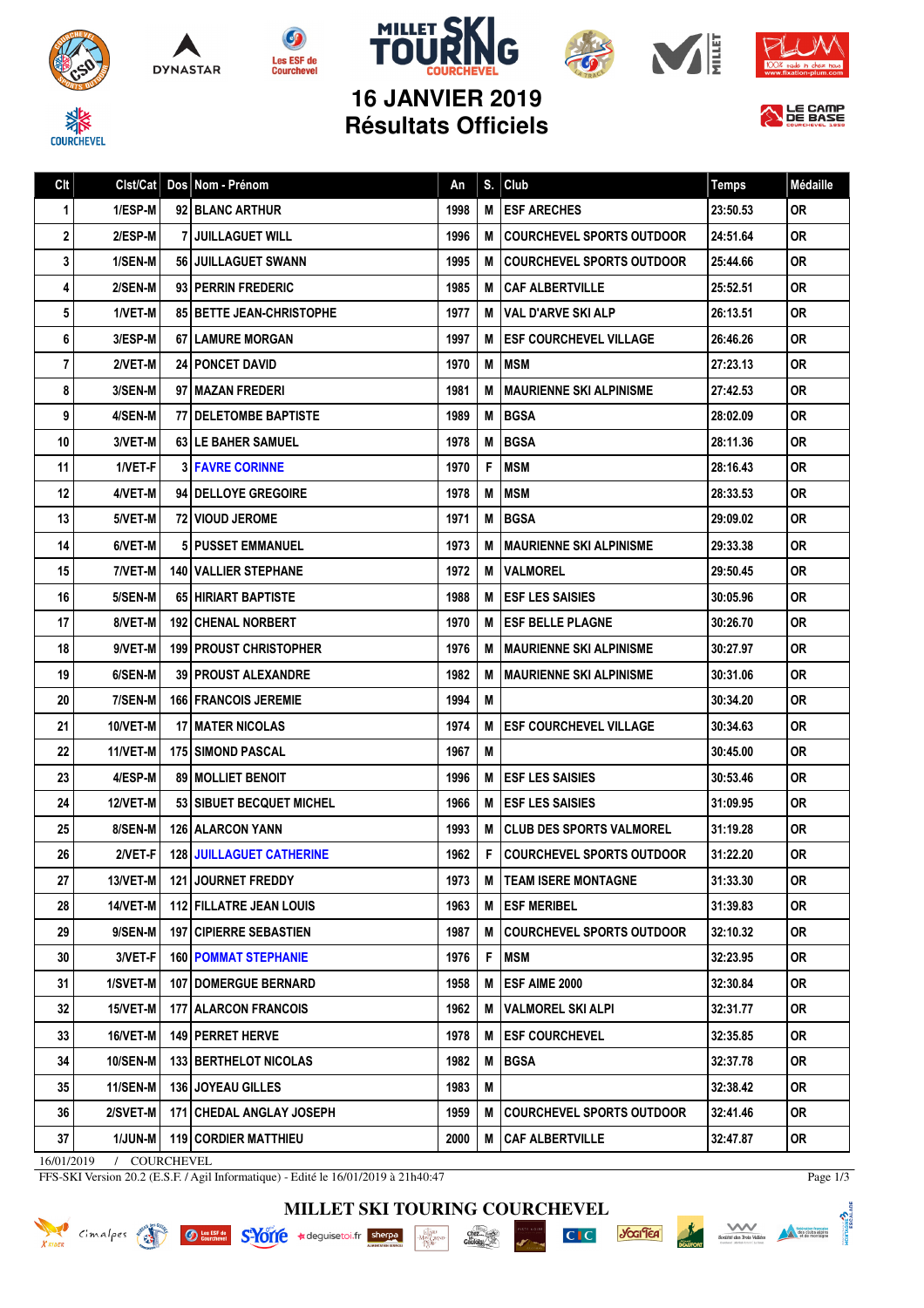| Clt | Clst/Cat        | Dos Nom - Prénom                   | An   | S. | <b>Club</b>                          | <b>Temps</b> | <b>Médaille</b> |
|-----|-----------------|------------------------------------|------|----|--------------------------------------|--------------|-----------------|
| 38  | 17/VET-M        | <b>114 TOMASELLO MARCO</b>         | 1978 | M  | <b>NEW GENERATION</b>                | 32:54.95     | <b>OR</b>       |
| 39  | 5/ESP-M         | <b>172   SADOUX JULIEN</b>         | 1997 | M  | <b>BELLE GRIMP SKI ALP</b>           | 33:01.06     | 0R              |
| 40  | 18/VET-M        | <b>146 ALLAMANNO WILLIAM</b>       | 1972 | M  | <b>MAURIENNE SKI ALPINISME</b>       | 33:12.27     | <b>OR</b>       |
| 41  | 19/VET-M        | <b>40 BENOIT MICHAEL</b>           | 1975 | M  | <b>ESF COURCHEVEL</b>                | 33:34.94     | <b>VERMEIL</b>  |
| 42  | 20/VET-M        | <b>164 LAMOUREUX GUILLAUME</b>     | 1979 | M  |                                      | 34:03.68     | <b>VERMEIL</b>  |
| 43  | <b>12/SEN-M</b> | <b>189 GALLICE FLORIAN</b>         | 1990 | M  |                                      | 34:17.35     | <b>VERMEIL</b>  |
| 44  | 1/CAD-M         | <b>188 CORMIER MARTIN</b>          | 2003 | M  | <b>EACHAMBERY ATHLETISME</b>         | 34:24.28     | <b>VERMEIL</b>  |
| 45  | 21/VET-M        | <b>110 BOITTE BENOIT</b>           | 1975 | M  |                                      | 34:28.26     | <b>VERMEIL</b>  |
| 46  | <b>13/SEN-M</b> | <b>181 HIBON JORDAN</b>            | 1992 | M  |                                      | 34:32.85     | <b>VERMEIL</b>  |
| 47  | 2/JUN-M         | 190   MERMILLOD ALEX               | 1999 | M  |                                      | 34:42.49     | <b>VERMEIL</b>  |
| 48  | <b>22/VET-M</b> | <b>161   CATELLA NICOLAS</b>       | 1974 | M  | <b>CLUB DES SPORTS VALMOREL</b>      | 34:46.61     | <b>VERMEIL</b>  |
| 49  | 23/VET-M        | <b>178 BLACK MARK</b>              | 1973 | M  |                                      | 35:24.85     | <b>VERMEIL</b>  |
| 50  | <b>14/SEN-M</b> | <b>10 BOIS FLORENT</b>             | 1990 | М  | LA JARIENNE DES CIMES MAURIENN       | 35:32.62     | <b>VERMEIL</b>  |
| 51  | 24/VET-M        | <b>165   MALAVAL SEBASTIEN</b>     | 1976 | M  | <b>GILBERT SPORTS</b>                | 35:52.03     | <b>VERMEIL</b>  |
| 52  | 1/SEN-F         | <b>176 MOREAU CLEMENTINE</b>       | 1990 | F  | <b>CAF ALBERTVILLE</b>               | 35:52.07     | <b>VERMEIL</b>  |
| 53  | 25/VET-M        | 201 ALESSANDRIA ANDRE              | 1964 | M  |                                      | 35:53.80     | <b>VERMEIL</b>  |
| 54  | 26/VET-M        | <b>101 SILVESTRE THIERRY</b>       | 1965 | M  |                                      | 36:02.74     | <b>VERMEIL</b>  |
| 55  | 27/VET-M        | <b>254 GORRY LAURENT</b>           | 1970 | M  | <b>ESF BELLE PLAGNE</b>              | 36:11.92     | <b>VERMEIL</b>  |
| 56  | <b>28/VET-M</b> | <b>144 HOUHOU SAMUEL</b>           | 1964 | M  | <b>ESF BELLE PLAGNE</b>              | 36:24.31     | <b>VERMEIL</b>  |
| 57  | 29/VET-M        | <b>293 DURAND-TERRASSON ROLAND</b> | 1960 | M  | <b>RADIO COURCHEVEL</b>              | 36:29.85     | <b>VERMEIL</b>  |
| 58  | 30/VET-M        | 193 CHALUMEAU DAVID                | 1971 | M  | <b>CAF FAVERGES</b>                  | 36:42.21     | <b>VERMEIL</b>  |
| 59  | <b>15/SEN-M</b> | <b>4 CHENEREAU BASTIEN</b>         | 1987 | M  |                                      | 36:44.31     | <b>VERMEIL</b>  |
| 60  | 16/SEN-M        | <b>105 ANDRE ARTHUR</b>            | 1990 | M  |                                      | 36:52.52     | <b>VERMEIL</b>  |
| 61  | 17/SEN-M        | 167 RUFFET-BON-CORPS ROMAIN        | 1981 | M  | <b>COURCHEVEL SPORTS OUTDOOR</b>     | 36:53.52     | <b>VERMEIL</b>  |
| 62  | 31/VET-M        | 113 VIALLY LAURENT                 | 1974 | M  | <b>CLUB DES SPORTS DE COURCHEVEL</b> | 36:55.46     | <b>VERMEIL</b>  |
| 63  | 32/VET-M        | <b>205 BOUCHERAND YANNICK</b>      | 1972 | M  | <b>ESF COURCHEVEL VILLAGE</b>        | 36:58.46     | <b>VERMEIL</b>  |
| 64  | 2/SEN-F         | 300 LE ROUX PAULINE                | 1990 | F  | <b>ESF COURCHEVEL VILLAGE</b>        | 37:11.99     | <b>VERMEIL</b>  |
| 65  | 18/SEN-M        | 260 DELANOE MORGAN                 | 1980 | M  | <b>ESF COURCHEVEL MORIOND</b>        | 37:17.01     | <b>VERMEIL</b>  |
| 66  | 33/VET-M        | <b>152 CORMIER OLIVIER</b>         | 1974 | M  | <b>EACHAMBERY ATHLETISME</b>         | 37:20.87     | <b>VERMEIL</b>  |
| 67  | 1/ESP-F         | <b>108 FRAYSSINES LOLITA</b>       | 1998 | F  |                                      | 37:36.53     | <b>VERMEIL</b>  |
| 68  | 3/SEN-F         | <b>127   NIEMAZ ALICE</b>          | 1990 | F  | <b>MSM</b>                           | 37:37.14     | <b>VERMEIL</b>  |
| 69  | 19/SEN-M        | 273 CHAPUIS MICKAEL                | 1985 | M  |                                      | 37:37.42     | <b>VERMEIL</b>  |
| 70  | 34/VET-M        | 221 MOTTIER PHILIPPE               | 1973 | M  |                                      | 37:46.37     | <b>VERMEIL</b>  |
| 71  | <b>20/SEN-M</b> | <b>170   MAURIN BAPTISTE</b>       | 1982 | M  |                                      | 37:57.40     | <b>VERMEIL</b>  |
| 72  | <b>21/SEN-M</b> | 281 BOULANGER ALEXIS               | 1994 | M  | <b>ESF COURCHEVEL MORIOND</b>        | 38:07.08     | <b>VERMEIL</b>  |
| 73  | 3/SVET-M        | <b>297 DYEN LUCAS</b>              | 1958 | M  | <b>ESF COURCHEVEL VILLAGE</b>        | 38:40.59     | <b>VERMEIL</b>  |
| 74  | 4/VET-F         | <b>212 BARTNICKI MIREILLE</b>      | 1970 | F  | <b>CAF ALBERTVILLE</b>               | 38:54.76     | <b>VERMEIL</b>  |
| 75  | 4/SEN-F         | 213 RENARD LAETITIA                | 1985 | F  | <b>MSM</b>                           | 38:56.30     | <b>VERMEIL</b>  |
| 76  | 35/VET-M        | <b>220 VITALE CRISTIANO</b>        | 1970 | M  | <b>SNOW DESCENTE</b>                 | 39:06.23     | <b>VERMEIL</b>  |
| 77  | 5/VET-F         | 241 EXCOFFIER CELINE               | 1974 | F  | <b>CLUB DES SPORTS VALMOREL</b>      | 39:18.81     | <b>VERMEIL</b>  |
| 78  | <b>22/SEN-M</b> | 226 ELLIOTT MARTIN                 | 1987 | M  |                                      | 39:47.60     | <b>VERMEIL</b>  |
| 79  | 1/SVET-F        | 245   GACHET-MAUROZ PASCALE        | 1958 | F  | <b>ESF COURCHEVEL VILLAGE</b>        | 39:57.76     | <b>VERMEIL</b>  |

16/01/2019 / COURCHEVEL

FFS-SKI Version 20.2 (E.S.F. / Agil Informatique) - Edité le 16/01/2019 à 21h40:49

Page 2/3

**MILLET SKI TOURING COURCHEVEL**